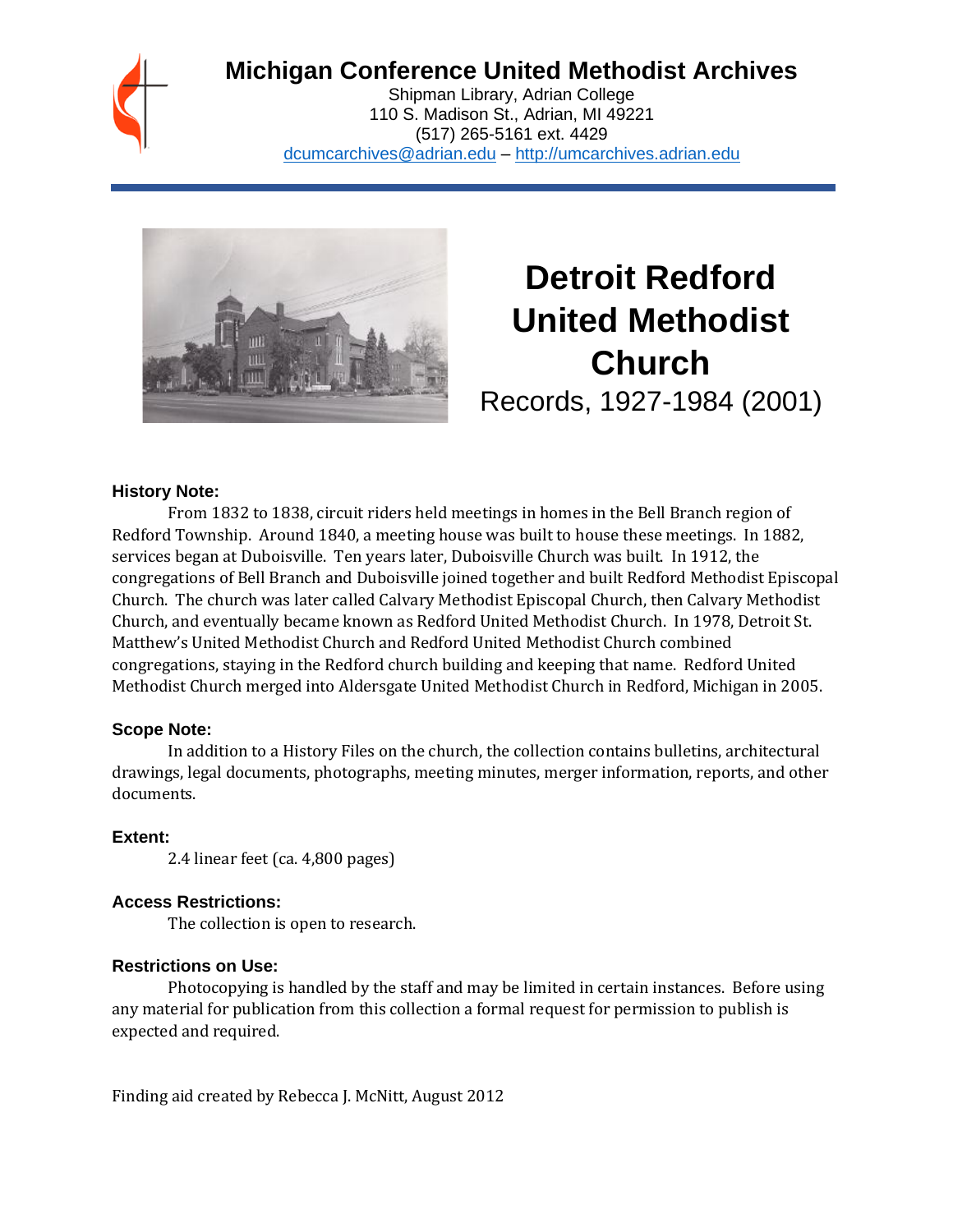#### **Appointments List**

- 1882-1885: Levi L. Houghton
- 1885-1888: Robert C. Lanning
- 1888-1889: Henry Marshall
- 1889-1890: Appleton Smith
- 1890-1891: To be supplied
- 1891-1893: Arthur S. Tedman
- 1893-1898: Josiah G. Morgan
- 1898-1902: Nathaniel Dickey
- 1902-1905: Edward G. Johnson
- 1905-1906: Horace Palmer
- 1906-1907: To be supplied
- 1907-1908: John E. Mealley
- 1908-1911: George P. Davey
- 1911-1913: Chester Miller Loomis
- 1913-1917: Frank C. Watters
- 1917-1918: Fred I. Walker
- 1918-1919: Edwin W. Stricker
- 1919-1923[: Marshall R. Reed](http://umcarchives.adrian.edu/clergy/reedmr.php)
- 1923-1926: Henry W. Kuhlman
- 1926-1935: John A. Yeoman
- 1935-1940: Charles C. Becker
- 1940-1943: John E. Martin
- 1943-1952: John W. Greenwood
- 1952-1954: John Meredith
- 1954-1961: Alfred Landon
- 1961-1967: John W. Barkley
- 1967-1970: Glenn Kjellberg
- 1970-December 1974: Robert W. Boley
- 1970-1971: S. Joe Robertson (Associate)
- 1971-1974: Maurice D. Sharai Jr. (Associate)
- December 1974-1977: John S. Jury
- 1977-1980: P. Glen Trembath
- 1977-1980: James G. Kellerman (Associate)
- 1980-1986: A. Theodore Halsted
- 1980-1982: Mildred M. Hiner (Associate)
- 1982-September 1985: G. Patrick England (Associate)
- September 1985-1988: Kenneth A. Kohlmann (Associate)
- 1986-1990: Juanita J. Ferguson
- 1988-1990: Charles Knight (Associate)
- 1990-June 1993: John R. Wallace
- July 1993-1997: George Covintree
- 1997-2000: Barbara E. Welbaum
- 2000-2005: Bea B. Soots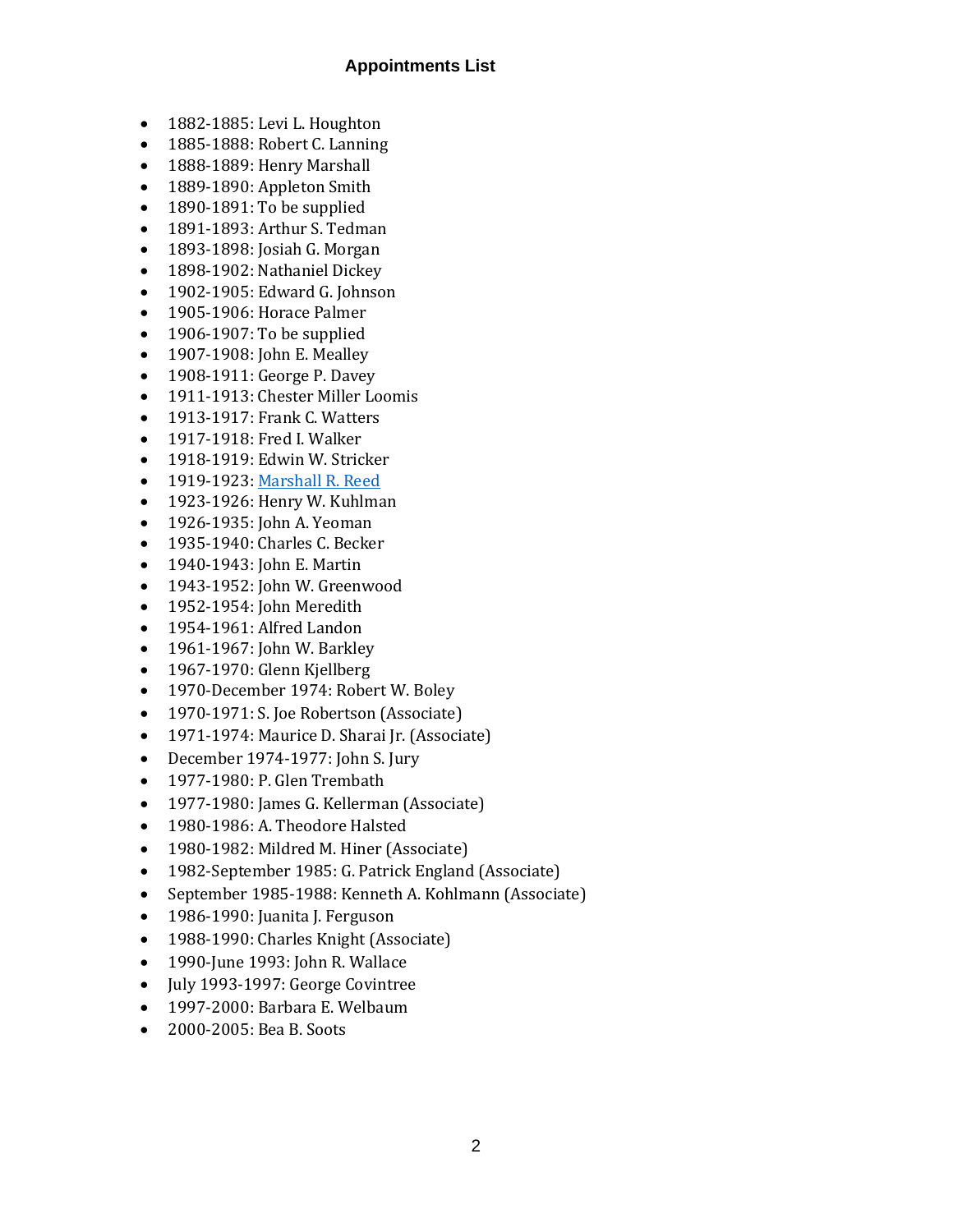#### **Contents List**

#### **Container Contents**

#### **Box 1 Detroit Redford**

- Architectural Drawings
- Budget/Finance, 1940-1953
- Bulletins
	- o 1927-1928
	- o 1931-1937
	- o 1941-1949
	- o 1958
	- o Undated
- *The Calmet*, 1952-1967
- Calvary Guild Scrapbook, 1956-1976 (see Oversize)
- Cemetery Records Bell Branch and Mount Hazel Cemeteries
- Church Backgrounds
- Church School
- Detroit West Bicentennial Booklet, 1984

#### **Box 2 Detroit Redford**

- History File (4 folders)
- History File
	- o History by Harley Goodwin
	- o J.A. Griffin History
- "History of Calvary Methodist Church"

#### **Box 3 Detroit Redford**

- Legal Documents
- Member List
- Membership Directories
- Miscellaneous
- Newspaper Clippings
- Official Board Minutes
	- o 1927-1929 (includes Quarterly Conference Reports)
	- o 1930-1940
	- o 1942-1952

#### **Box 4 Detroit Redford**

- Photographic Directories, 1978-1984
- Photographs
	- o Brochure
	- o Church
	- o Church and Vacation School
	- o Clergy and Missionaries
	- o Confirmations and New Members